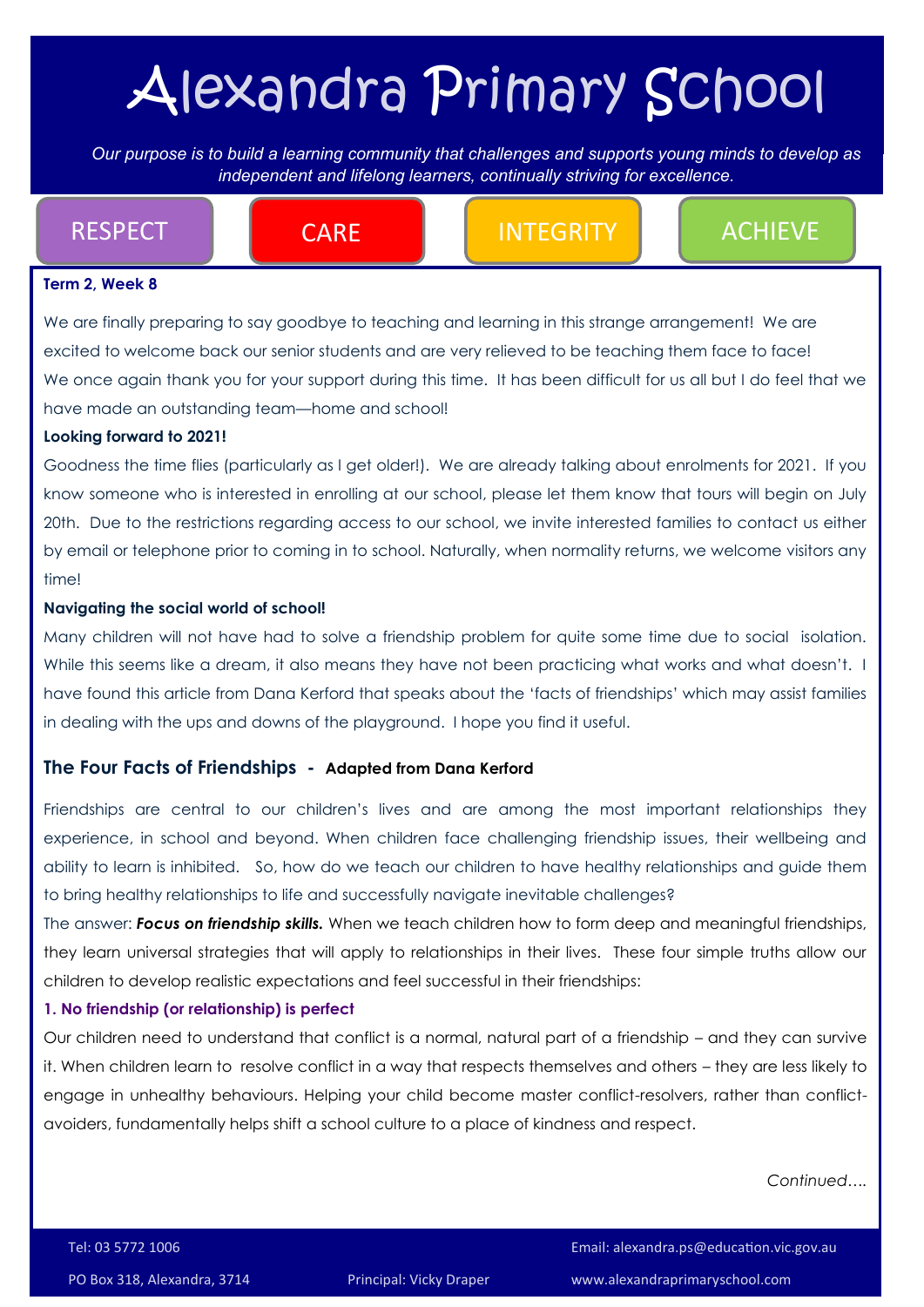*The Four Facts of Friendships continued...*

#### **2. Every friendship is different**

This seems like common sense, but children often expect every friendship to operate in the same way. They need to understand that every friendship is different because every person is different. This means, what works with one friend may not work with another. If your children are experiencing a challenging friendship, encourage them to describe when they feel most comfortable with that friend. What are they doing when it feels difficult or complicated? Help your child become strategic about their friendships by identifying what works and devising a plan to address things that are not working. Our children need to understand that each friendship is unique and requires its own set of instructions.

#### **3. Trust and respect are the two most important qualities of a friendship**

Trust and respect are the foundation of a strong friendship. When mistrust or disrespect develops, the foundation starts to crack. Ask your children: 'What does trust look like in a friendship?'

Discuss topics like secrets, reliability, loyalty, honesty and promises. Ask them: 'What does respect look like?' Discuss topics such as listening, inclusivity, discrimination, stereotypes, family values and religious beliefs.

Exploring what trust and respect looks like in action, helps our children identify the key ingredients of a healthy friendship.

#### **4. Friendships change… and that's okay**

Friendships are constantly evolving because people are always changing. Sometimes we change, learn and grow alongside our friends; sometimes we simply grow apart or friendships become [unhealthy,](http://click.email.instituteofpositiveeducation.com/?qs=a3d1971327fdc06b64edd076f6a0d8455aa87757c64a2eb9c8aba5d9780d2f3dc7a9879c1b2335bb9a157de111e9439bfe0d810cf71948e7f97e1fc5ea7ab584) even toxic. Our children need to become comfortable with this natural ebb and flow of friendships and accept that some friendships may only last a brief time. Remind your child they deserve feel-good friendships and, as hard as it is, sometimes even the 'best' friendships change… and that's okay.

Teaching and reinforcing these four concepts empowers children to create strong boundaries and make smart choices within their relationships; helping them set the stage for healthy friendships to grow. When friendship skills are explicitly taught, our children learn how to manage the realities of all their relationships and schools become a place of harmony and belonging.

*Dana is a teacher, friendship expert and the founder of [URSTRONG,.](http://click.email.instituteofpositiveeducation.com/?qs=a3d1971327fdc06b3bbe9ce257029d51038cbf51e7549c8599cbab842860444833ff952ae9a7995c0ac65565de7edafa0462e375825cd37cf5e21d801904c041) To learn more about enhancing the social-emotional wellbeing of children through friendship skills visit the [URSTRONG website.](http://click.email.instituteofpositiveeducation.com/?qs=a3d1971327fdc06bd67e1dfe8d8883f9ffd522fc73b2d5415b071040b37dd84408ada81023b34fdff8d959bb4e23b4c384c17e5812e61723005f929f4b9cca9b)*

#### Happy learning!

#### **Vicky Draper Victoria.Draper@education.vic.gov.au**

| <b>Finishing Time</b> | Grade               |
|-----------------------|---------------------|
| 3.10                  | Foundation and 1/2B |
| 3.15                  | $1/2A$ and $4/5$    |
| 3.20                  | 3/4, 5/6A and 5/6B  |

#### **Reminders...**

 $\checkmark$  Students require a water bottle for school. **There will be no drink taps open at all!**

#### **Thank you…**

- **Global Tree Services for the donation of mulch for our garden!**
- **The garden volunteers for shifting mulch!**

PO Box 318, Alexandra, 3714 Principal: Vicky Draper www.alexandraprimaryschool.com

Tel: 03 5772 1006 Email: alexandra.ps@edumail.vic.gov.au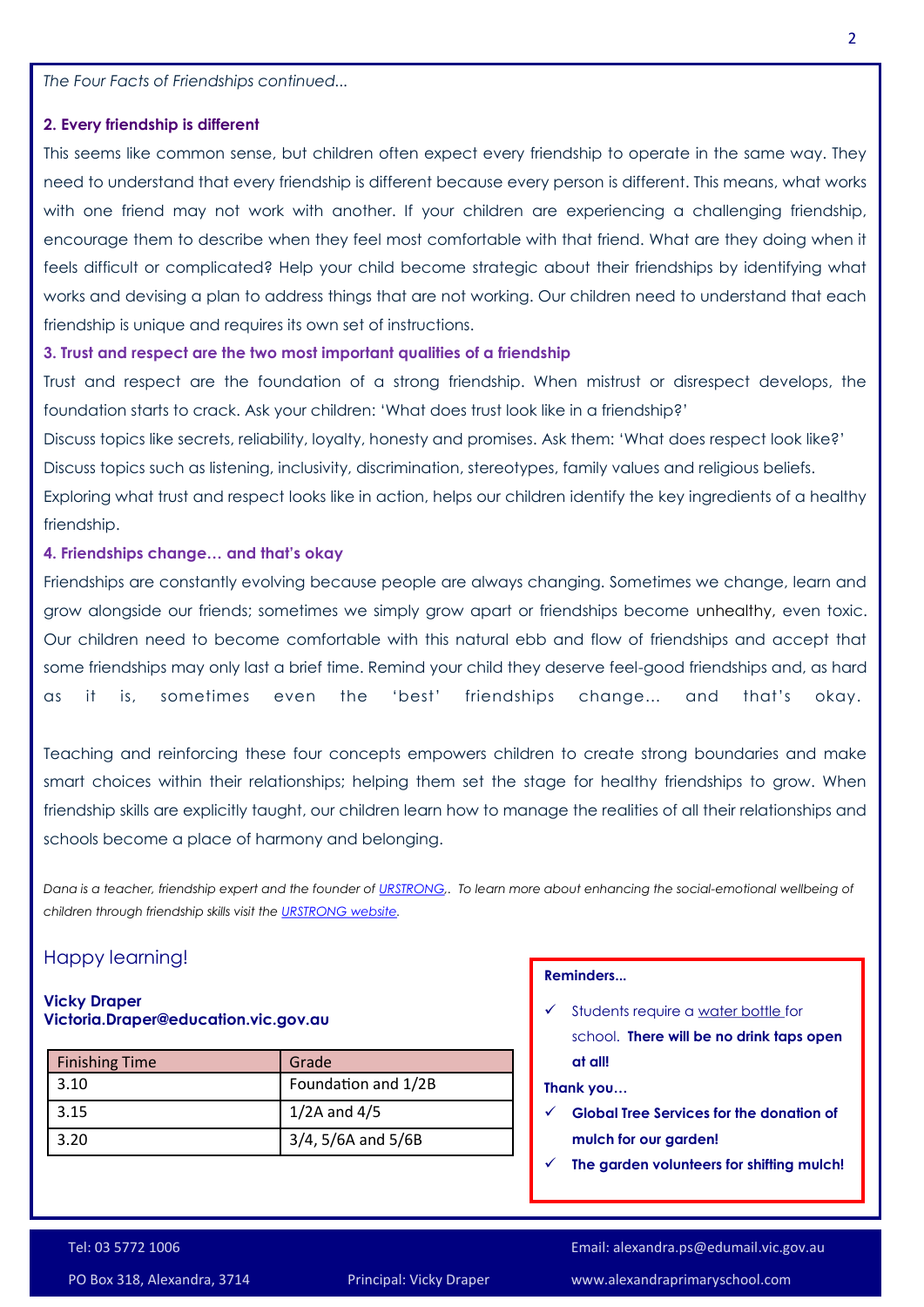# Alexandra Primary School

3

*Our purpose is to build a learning community that challenges and supports young minds to develop as independent Our purpose is to build a learning community that challenges and supports young minds to develop as independent and lifelong learners, continually striving for excellence.* 



Tel: 03 5772 1006 Email: alexandra.ps@edumail.vic.gov.au